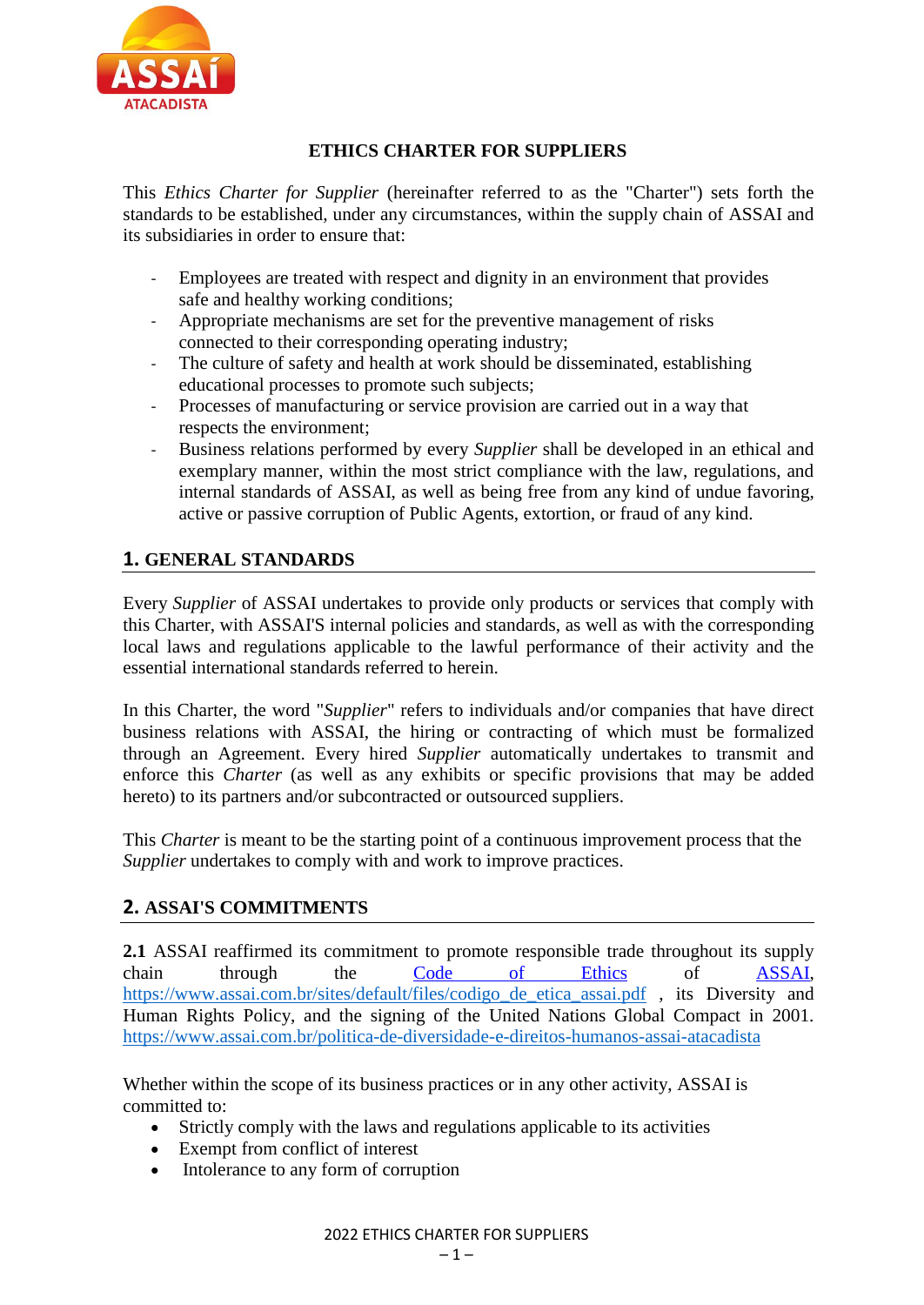

**2.2** ASSAI is committed to establishing fair relationships with *Suppliers*, regardless of their economic importance. ASSAI seeks, in compliance with the free competition rules and the free enterprise principles, to maintain a long-term business relationship with the *Supplier* considering its capacity and quality in the supply of products and services to meet ASSAI's needs.

**2.3** ASSAI strives to keep a constructive and open dialogue with its *Suppliers* about their ability to comply with this Charter and may, if necessary, support them to help them meet these expectations.

**2.4** ASSAI undertakes, through its purchasing practices, to facilitate the application of the Charter by its business partners.

**2.5** ASSAI is committed to respecting and protecting the environment and, year after year, undertakes to take actions to prevent and minimize the social and environmental impact of its activities. Its actions aim, above all, to reduce greenhouse gas (GHG) emissions, reduce waste generation and food waste, guarantee the sustainable use of natural resources, and respect biodiversity. In order to carry out these actions, assai builds customer awareness, mobilizes its workforce, and helps its *Suppliers* respond to these challenges.

# **3. REQUIREMENTS**

#### **3.1 GENERAL STANDARDS**

3.1.1 The *Supplier* must comply with the laws, principles, regulations, and standards in force applicable to its operations in all countries where it carries out its activities, in addition to making sure that its own suppliers and service providers are complying with them. The *Supplier* shall ensures that this commitment is respected by its suppliers and subcontractors.

3.1.2 The Supplier must refrain from offering ASSAI's employees and associates, as well as any public agent, any sum of money, gifts, loans, discounts and other forms of undue advantage, and shall also comply with the guidelines set forth in ASSAI's Gift & Present Policy; Anti-Corruption Policy, and Conflict of Interest Policy; the Supplier must also comply with all applicable laws, regulations, and standards (for more information, see our code of ethics currently in force). Any attempted corruption or fraud by a Supplier is, if proven, considered a reason for removing the Supplier from any competitive processes in which it is taking part and/or breach of contract.

[a]<https://www.assai.com.br/politica-anticorrupcao>

 $[b]$ 

[https://www.assai.com.br/sites/default/files/codigo\\_de\\_etica\\_assai.pdf?v12032021](https://www.assai.com.br/sites/default/files/codigo_de_etica_assai.pdf?v12032021)

Other policies available:

[c] h[ttps://ww](http://www.assai.com.br/politica-de)w.assai.com.br/politica-de privacidade

[d] https://www.assai.com.br/valorizacao-da-nossagente#politica\_de\_diversidade\_e\_direitos\_humanos)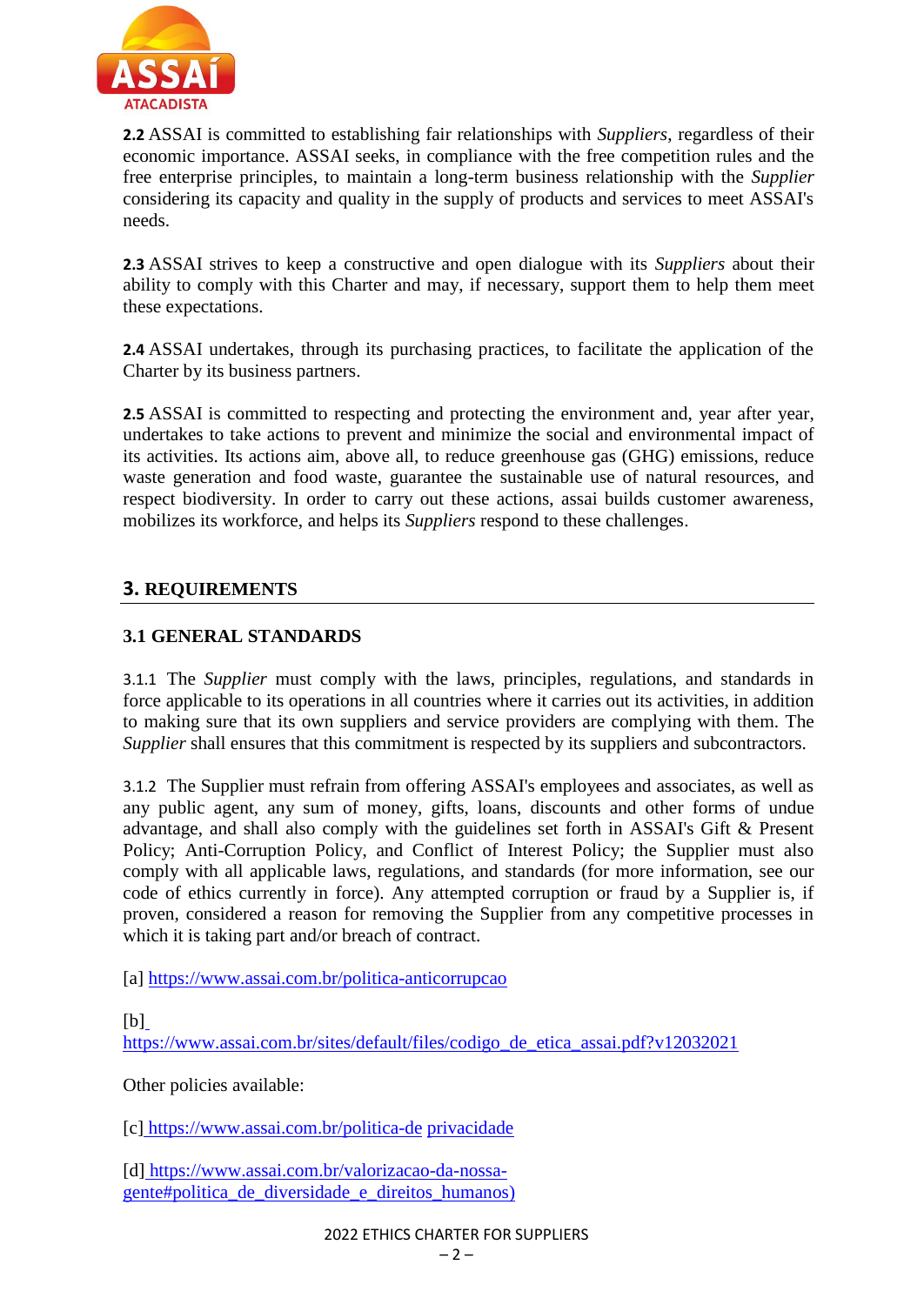

3.1.3 The *Supplier* may not be involved in or support any form of corruption, fraud, or bribery, whether by offering or demanding fraudulent behavior, or by receiving things of value, whether or not involving public agents aiming at getting undue advantage, influencing an act or decision, or unlawfully directing business. The *Supplier*, including its employees and outsourced associates and subcontractors, must fully understand and comply with anti-corruption, money laundering, anti-fraud laws and standards, as well as ASSAI's internal regulations, policies, and procedures. The *Supplier* must also adopt mechanisms and best practices of compliance and internal controls in order to prevent acts of corruption, fraud, illegal practices, or money laundering by its suppliers and subcontractors.

- 3.1.4 The *Supplier* that has a partnership with suppliers and subcontractors in Brazil must make use of the Federal Government's Register of Employers ("Dirty List") and the list of Penalties and Embargoes of IBAMA (Brazilian Institute for the Environment and Renewable Natural Resources) as tools for approving its business partners.
- 3.1.5 The *Supplier* shall establish an effective internal management system to ensure that:
	- Every employment relationship is recognized, documented, and performed (in compliance with the law, domestic usage or practices, and international labour standards), from recruitment until the end of the employment agreement, in particular for employees with a special status: young employees, immigrants, domestic migrants, autonomous workers, seasonal workers, home workers, piecerate workers, trainees and apprentices, temporary employees, etc.;
	- Every business or management activity of the company is carried out transparently and duly registered into the company's records;
	- The standards set forth in this Charter are disseminated so that they are equally applied within the entire organization.

3.1.6 The *Supplier* undertakes to be fully transparent with ASSAI. Any attempt of dissimulating, making a false statement, falsifying documents, or misrepresenting facts may lead ASSAI to suspend or interrupt its business relations with the *Supplier* temporarily, without prejudice to the measures to compensate for any losses and damages that might have been generated to ASSAI.

Especially with regard to:

- Information on the origin of raw materials, manufacturing processes and place of production, as well as their corresponding social, environmental, or ethical attributes for offering a product and/or service and considering raw material suppliers, outsourced factories and warehouses;
- Internal procedures and documents that fall within the scope of social audits, if applicable, ordered by ASSAI;
- Documents required within the context of ASSAI's Quality Policy, as determined and accepted by the *Supplier* at the time of its registration or the product specifications accepted during the corresponding business negotiation, whenever applicable.

3.1.7 The *Supplier* undertakes not to subcontract in whole or in part labor not previously reported to ASSAI and not authorized, for manufacturing its own-brand products for ASSAÍ or provision of services to ASSAI. When outsourcing is allowed, the *Supplier* will be responsible for ensuring the strict application of this *Charter* by means of external auditors or competent employees, taking responsibility for the products supplied to ASSAI. Any nondisclosed sub-contracting may lead to immediate termination of the business relationship, without prejudice of the required measures to compensate for any losses and damages that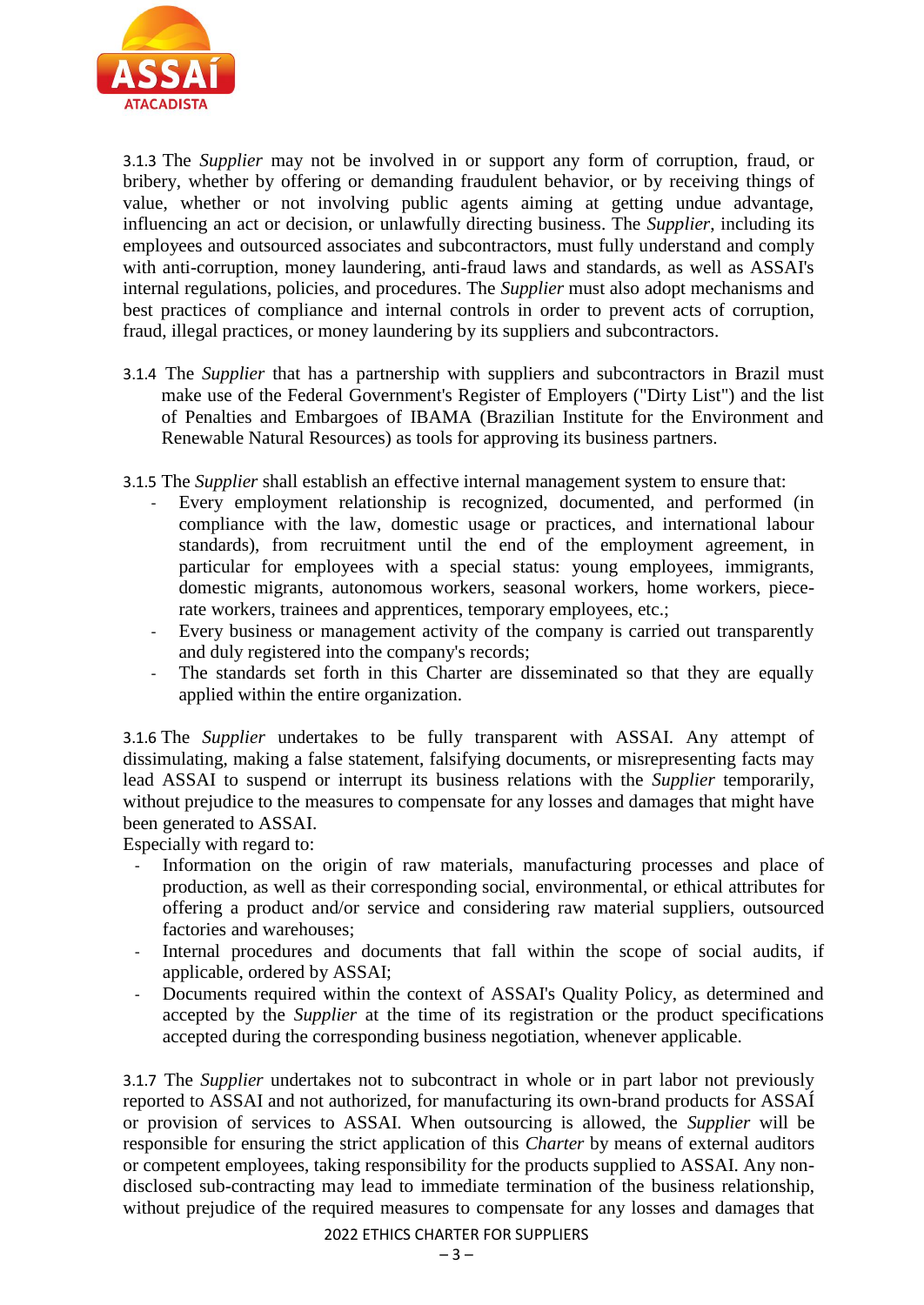

might have been caused to ASSAI.

3.1.8 Every piece of information resulting from communications or connected to the business relationship between the *Supplier* and ASSAI shall be confidential. As such, it cannot, under any circumstances, be shared with third parties without the ASSAI's prior written consent.

3.1.9 The *Supplier* states to be aware of and comply with the antitrust laws for the defense of free competition in the countries where it operates, and that it does not practice any violation of the economic order. This is mainly about taking part in cartels or any other unfair practice that has the consequence of preventing or distorting free market competition, especially those aimed at harming a competitor or restricting its access to the market by illegal means.

## **3.2 HUMAN RIGHTS, OCCUPATIONAL HEALTH AND SAFETY.**

#### **3.2.1 PROHIBITION OF CHILD LABOR**

The *Supplier* hereby undertakes to respect the minimum age for admitting people as set forth by the corresponding domestic laws for any type of job or work.

The *Supplier* cannot hire any young professional under the age of 18 for night work or in conditions likely to compromise their health, safety, and moral integrity and/or be harmful to their physical, mental, spiritual, moral, or social development in compliance with ILO Convention No. 182; in addition, the *Supplier* must comply with the UN Convention on the Rights of the Child.

#### **3.2.2 PROHIBITION OF FORCED LABOUR, SLAVE, OF SLAVE-LIKE WORK CONDITIONS**

It is forbidden to resort to slave labor or slave-like work conditions like obligatory or unpaid jobs in all its forms, including prison work (as provided for by ILO Convention No. 29).

ASSAI prohibits the confiscation of employees' personal documents, surety deposits, or payment of hiring fees by employees as a requirement for them to be hired.

*Suppliers* shall respect the employees' right to terminate their employment agreements upon a lawful and reasonable prior notice of termination and their right to leave the workplace after the service has been completed.

#### **3.2.3 ELIMINATION OF DISCRIMINATION AND ABUSIVE, HARSH TREATMENT**

The *Supplier* undertakes not to engage in, offer, encourage, or even accept any of the following practices: in the stage of recruitment, hiring, training, working conditions, assignments, remuneration, compensation, advantage, promotion, discipline, termination, or retirement, any form of discrimination. These are discriminations of sex, age, gender, sexual orientation, religion, family situation, race, social context, disease, disability, pregnancy, national and ethnic origin, nationality, adherence to an organization of employees (including trade union), political affiliation, physical appearance or any other personal characteristic, according to ASSAI's Diversity and Human Rights Policy.

2022 ETHICS CHARTER FOR SUPPLIERS The *Supplier* hereby states that it does not practice or even accept any kind of harassment or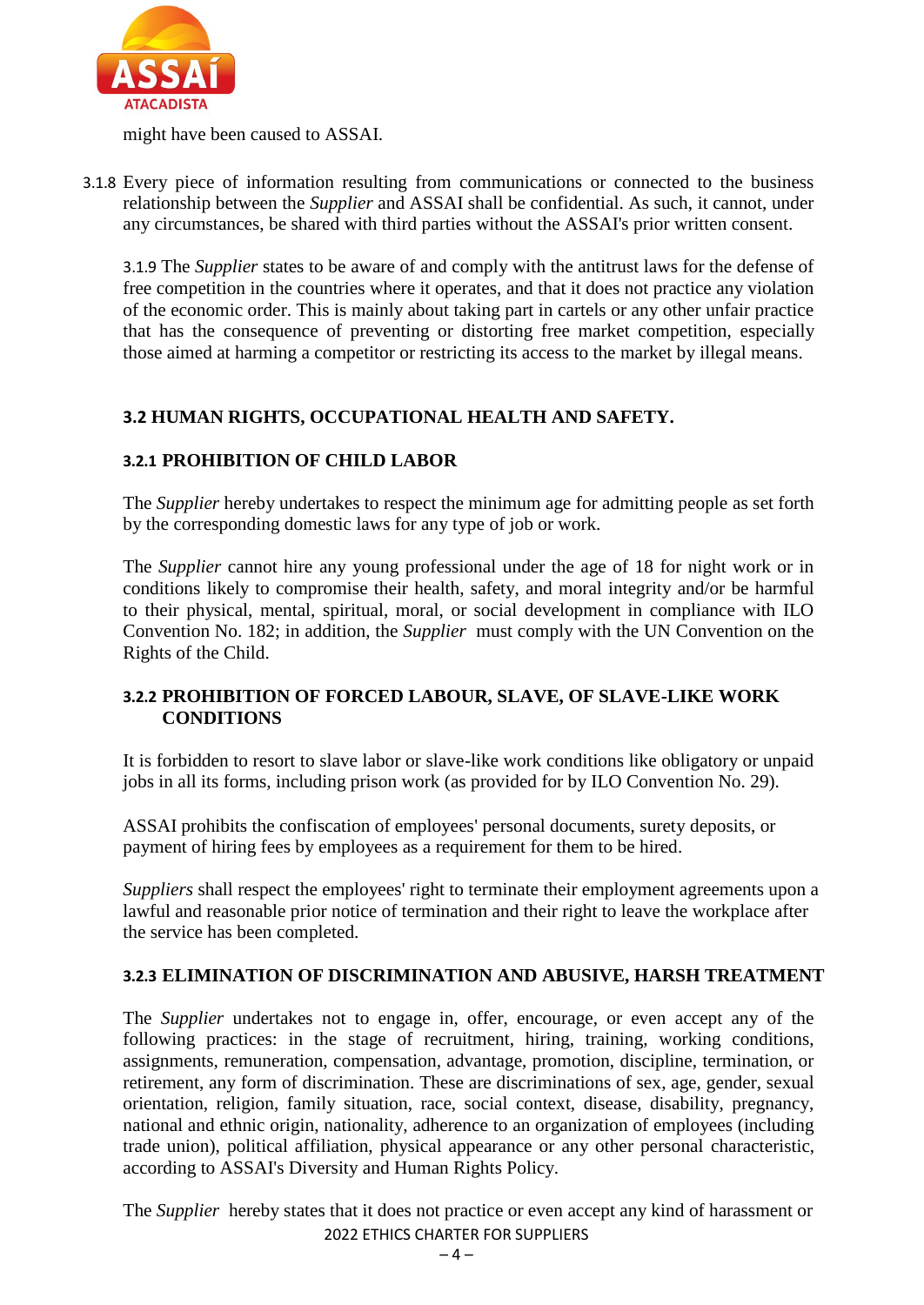

abuse, including of moral, physical, or sexual nature.

In addition, the Supplier undertakes to check its workforce on a regular basis, seeking to ensure an increase in the number of people from underrepresented groups such as women, black people, LGBTQIA+ people, and people with disabilities, among others.

The *Supplier* hereby states that it creates written disciplinary procedures that are clearly explained to its employees. The *Supplier* does not apply any withholding on employee wages as a disciplinary sanction.

#### **3.2.4 FREEDOM OF ASSOCIATION**

Supplier's employees will be entitled to join the union of their professional class without being required any prior consent from their management members. The *Supplier* shall not block, impede, or interfere with such legitimate activities.

Where the law restricts or prohibits freedom of association and collective bargaining, the *Supplier* may not object to any other form of free and independent representation and bargaining according to ILO conventions.

#### **3.2.5 NUMBER OF WORKING HOURS**

The *Supplier* sets a working day in compliance with the domestic legislation and ILO conventions, always applying the one that offers the best protection in terms of employee health, safety, and wellbeing. The *Supplier* respects the maximum weekly working hours of 48 hours, excluding overtime.

Overtime hours are performed voluntarily, and cannot be frequent or exceed the limit set by local laws (if there is no limit set by law, they cannot exceed twelve hours a week).

The *Supplier* shall respect the right of all employees to at least one day off after six consecutive work days, as well as to annual paid vacation leave for thirty (30) days, besides days off on local and national public holidays as specified in local laws.

#### **3.2.6 WAGES AND BENEFITS**

The *Supplier* shall pay its employees, including piece-rate workers, wages, overtime, benefits, and paid leave equal to or greater than the legal minimums and/or sector standards and/or those specified in collective bargaining agreements.

As ASSAI is aware of the critical importance of compensation for its employees and people under its responsibility, ASSAI expects the *Supplier* to consider the legal minimum wage not as an end in itself, but as a limit not to be reached only, but to be exceeded; with the ultimate goal that this compensation goes beyond the coverage of the employee's basic needs.

The subcontracting of workforce, works, and services or agreements relating to selfemployment, apprenticeship programs when there is no actual intention to transmit skills or offer a stable job; excessive use of fixed-term employment agreements or any other similar provision shall not be used with the purpose of circumventing employer's obligations under labor laws and occupational health and safety standards and arising out of a regular

2022 ETHICS CHARTER FOR SUPPLIERS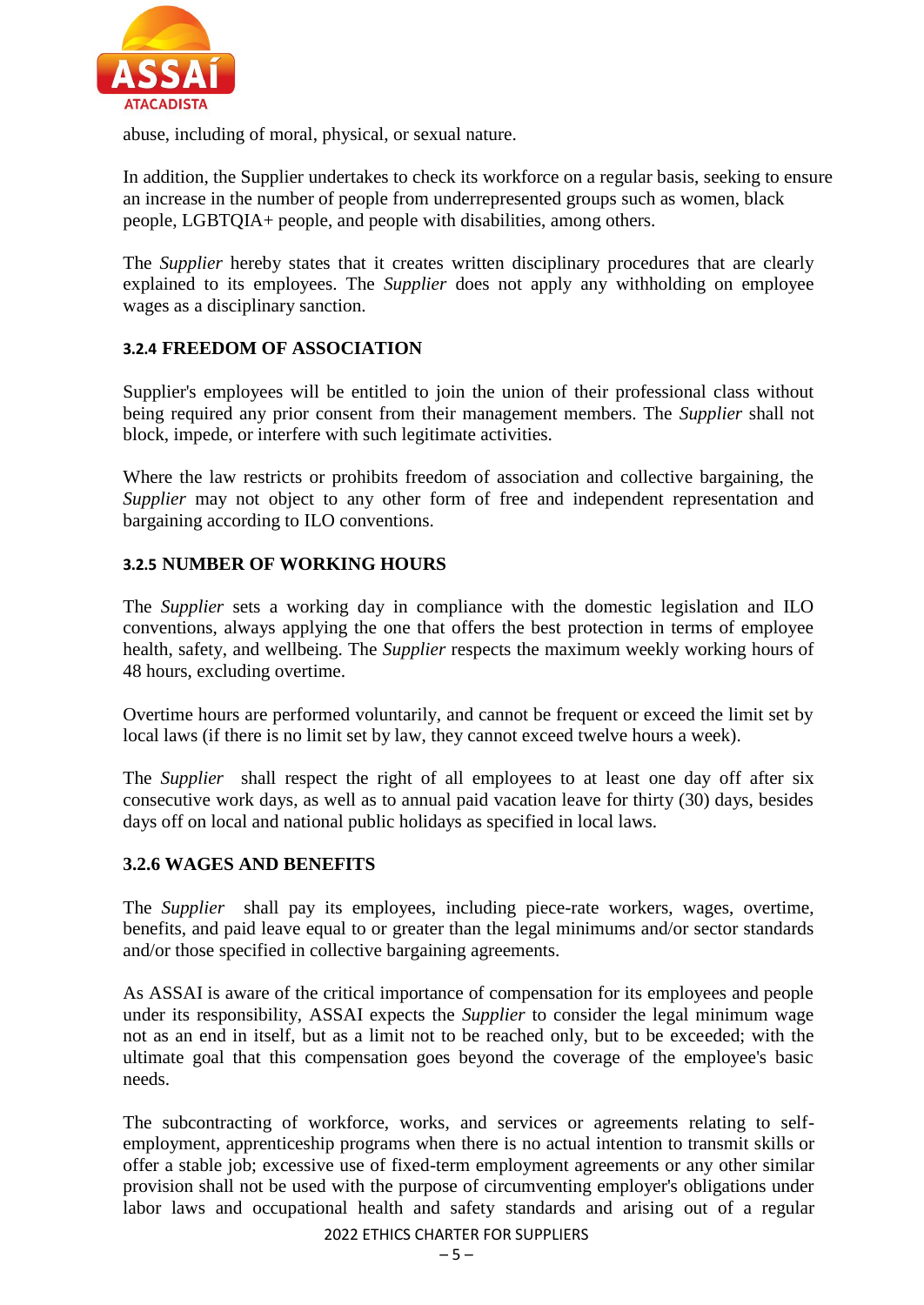

employment relationship.

ASSAI recommends its *Suppliers* to check whether their subcontractors are in compliance with the payment of the corresponding taxes and contributions as required by the applicable laws in force.

#### **3.2.7 OCCUPATIONAL HEALTH AND SAFETY**

The *Supplier* shall adopt adequate firefighting measures and take care of the solidity, stability, and safety of buildings and equipment, including residential spaces, if required.

The *Supplier* shall ensure that its employees and management members receive suitable training in the following areas: firefighting, first aid, waste management, handling and disposal of chemicals and other hazardous materials.

The *Supplier* hereby guarantees due compliance with all current legislation on occupational health and safety, as well as that it implements processes aimed at preventing accidents and illnesses arising from work that meet the principles of ASSAI's occupational health and safety policy.

The *Supplier* hereby states it makes available, requires, and supervises the use of Personal Protective Equipment (PPE) and Collective Equipment (CE), all of them being duly certified, within the expiration date, approved by the Ministry of Labor and in accordance with the applicable laws in force, at no cost to employees.

The *Supplier* shall maintain service orders dealing with occupational safety, informing its employees about the measures they must adopt to eliminate or neutralize the risks of accidents and illnesses arising from work connected to the activities performed.

Considering the risks to the health of workers, including for manufacturing "jeans" clothes, ASSAI prohibits sandblasting for all ASSAI'S products.

#### **3.3 THE ENVIRONMENT**

The *Supplier* hereby undertakes to put into action, through available techniques and arising from good industry practices, all specific and required procedures to identify, prevent, avoid and/or reduce the negative impacts of its activity on the environment and to contribute to tackle climate change, considering the criteria below:

- Water: the use of water must be optimized as much as possible and all water used during production processes must be treated in compliance with the corresponding local environmental laws before being disposed of, as well as mapping of actions to reduce water risk in its manufacturing process.
- **Waste:** All waste, especially hazardous waste, must be managed responsibly (identification, storage, disposal, and treatment) and in compliance with the applicable solid waste laws, as well as the priority **order** according to the National Solid Waste Policy must be observed: non-generation, reduction, reuse, recycling, treatment of **solid waste**, and environmentally adequate final disposal of waste.
- **Pollution prevention:** The *Supplier* must ensure that any substance and/or manufacturing process that might present a risk to the environment is properly identified and mitigated. And, in case of products, they must be labeled and stored in order to prevent any risk of contamination.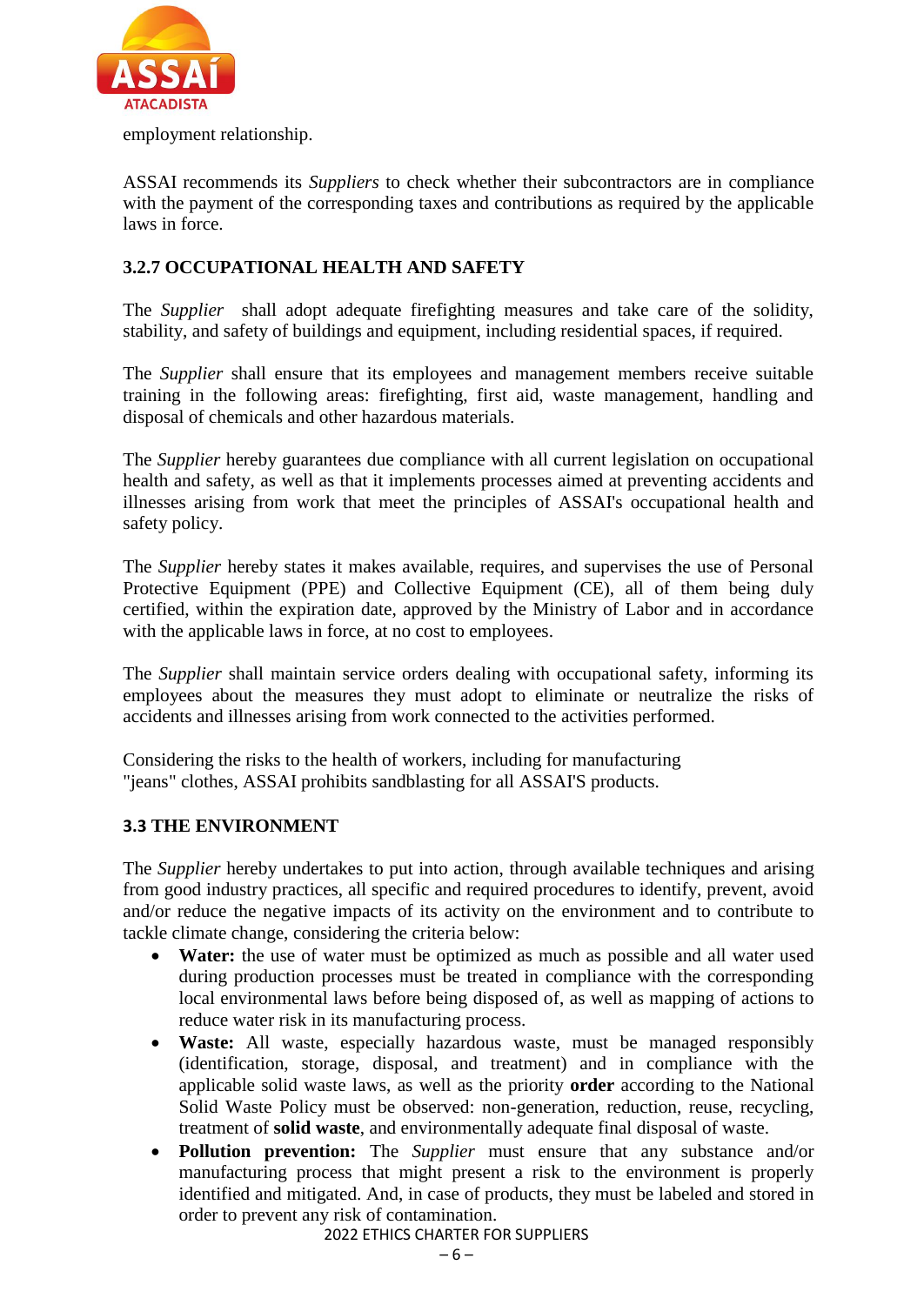

- **Raw materials:** any natural resource must be managed as efficiently as possible, especially non-renewable ones. The *Supplier* must undertake not to use raw materials from animal or vegetable origin that are environmentally protected or from illicit sources. ASSAI is committed to eliminate deforestation and protect biodiversity.
- Greenhouse Gas (GHG) Emissions: we recommend that the Supplier undertakes to disclose with transparency its emissions, as well as its plans to avoid and reduce them.

ASSAI recommends that the *Supplier* carries out a risk assessment periodically in order to quantify its positive and/or negative impacts, allowing for the implementation of continuous improvement measures. Whenever possible, Suppliers are also recommended to carry out Life Cycle Analyses of products and/or services provided.

ASSAI hereby highlights that for suppliers in specific segments, such as palm oil, Brazilian beef, Private Label products, among others, there are specific policies and procedures, both for approving and for monitoring Suppliers.

#### **4- DUE DILIGENCE**

4.1 To ensure strict compliance by its *Suppliers* with the principles and standards required by this document for products under ASSAI's brands and white brands, ASSAI may request specialized independent consultants to carry out audits to control compliance with such standards, following the criteria to be set, determined and informed to the *Supplier* by ASSAI.

4.2 To this end, the *Supplier* hereby undertakes to cooperate and facilitate the job of auditors during such due diligence operations, ensuring access to manufacturing sites, documents, records, and staff, as well as subcontractors and outsourced suppliers involved in the manufacturing of the products sold or services provided in all units of ASSAI.

4.3 If necessary, the *Supplier* hereby undertakes to apply all corrective measures within the deadline to be determined by each of the parties involved.

4.4 ASSAI may end a business relationship or terminate an agreement when the *Supplier*  violates the principles set forth in the Ethics Charter or when the *Supplier* refuses to take the required steps to remedy any non-compliances found and reported.

# **5- OMBUDSMAN, WHISTLEBLOWING, AND REPORTING CHANNEL**

ASSAI makes the **Ombudsman's Channel** available to all its employees, suppliers, service providers, customers, clients, social institutions, partners, and defenders of the environment and human rights.

Said channel is the official tool for receiving complaints, dissatisfaction, and reports of violations of non-compliance with the Code of Ethics, the Ethics Charter for Suppliers, and the laws currently in force, and seeks to investigate all reported facts impartially.

2022 ETHICS CHARTER FOR SUPPLIERS Violations to this Policy, the Company's Code of Ethics or any topic in the Supplier's Ethics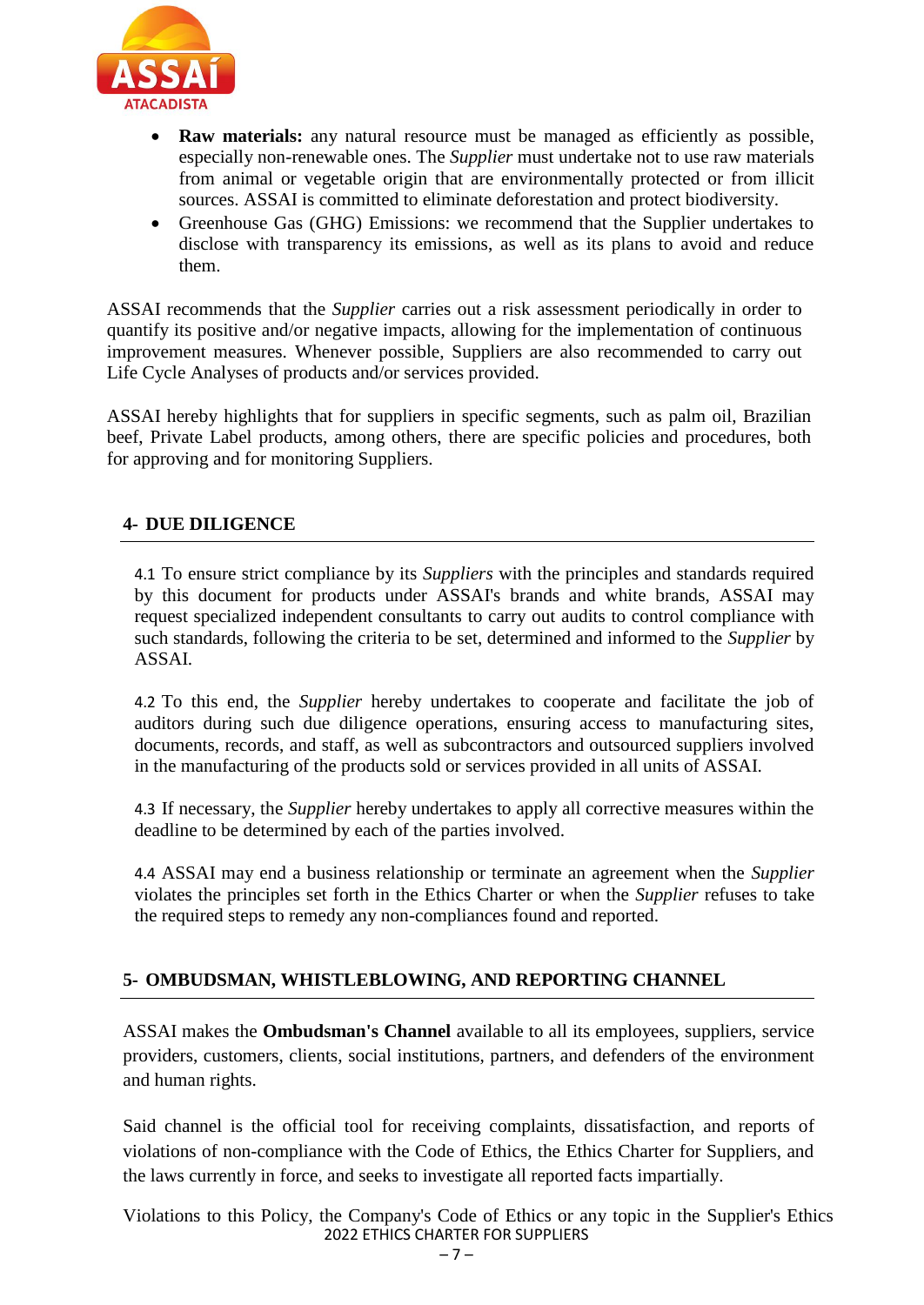

Charter can be reported through the following channel: [ouvidoria@assai.com.br.](file:///C:/Users/4611330/AppData/Local/Microsoft/Windows/INetCache/Content.Outlook/0RCQ493U/ouvidoria@assai.com.br) It will be investigated in a confidential manner, allowing even anonymity of whistleblowers.

Ombudsman (from Monday to Saturday, from 8 a.m. to 8 p.m.)

**ASSAI** 08000 55 57 11 [ouvidoria@assai.com.br](mailto:ouvidoria@assai.com.br)

#### **6- REFERENCES**

Locally, only legal standards that are consistent with the general principles of international conventions referred to herein are acceptable.

This *Charter* cannot, under any circumstance, be used to prevent the implementation of more favorable conditions than those provided for by international standards and/or any domestic and/or local laws, as amended and/or updated.

6-1 The Universal Declaration of Human Rights

6-2 International conventions relating to fundamental human rights:

- The 1966 International Covenant on Civil and Political Rights
- The 1966 International Covenant on Economic, Social and Cultural Rights
- The 1980 Convention on the Elimination of All Forms of Discrimination against Women
- The 1989 International Convention on the Rights of the Child
- The 2007 Convention on the Rights of Persons with Disabilities

6-3 The core international labor standards, as defined by the ILO Declaration in June 1998, relating to fundamental principles and rights at work, namely:

- Forced Labor Convention No. 29 of 1930
- Convention No. 87 on Freedom of Association and the Protection of the Right to Organize, 1948
- Convention No. 98 on the Right to Organize and Collective Bargaining of 1949
- The 1951 Equal Remuneration Convention No. 100
- Convention No. 105 on the Abolition of Forced Labor of 1957
- Convention No. 111 concerning Discrimination in Respect of Employment and Occupation of 1958
- Convention No. 138 concerning Minimum Age for Admission to Employment of 1973
- Convention No. 182 on the Worst Forms of Child Labor of 1999

6-4 Other applicable international labor standards, for example:

- The ILO's call for decent work
- Convention No. 1 on length of working hours (factories) of 1919
- Convention No. 14 on Weekly Rest (factories) of 1921
- Convention No. 95 on Wage Protection of 1949
- Convention No. 97 on Migrant Employees (Revised) of 1949
- Convention No. 131 on the establishment of the minimum wage of 1970
- Convention No. 135 on employees' representatives of 1971
- Convention No. 143 on migrant employees (Supplementary Provisions) of 1975
- Convention No. 155 on employees' occupation safety and health of 1981
- Convention No. 161 on health care services at work of 1985
- Convention No. 170 on Chemicals of 1990
- Recommendation No. 85 on wage protection of 1949

#### 2022 ETHICS CHARTER FOR SUPPLIERS